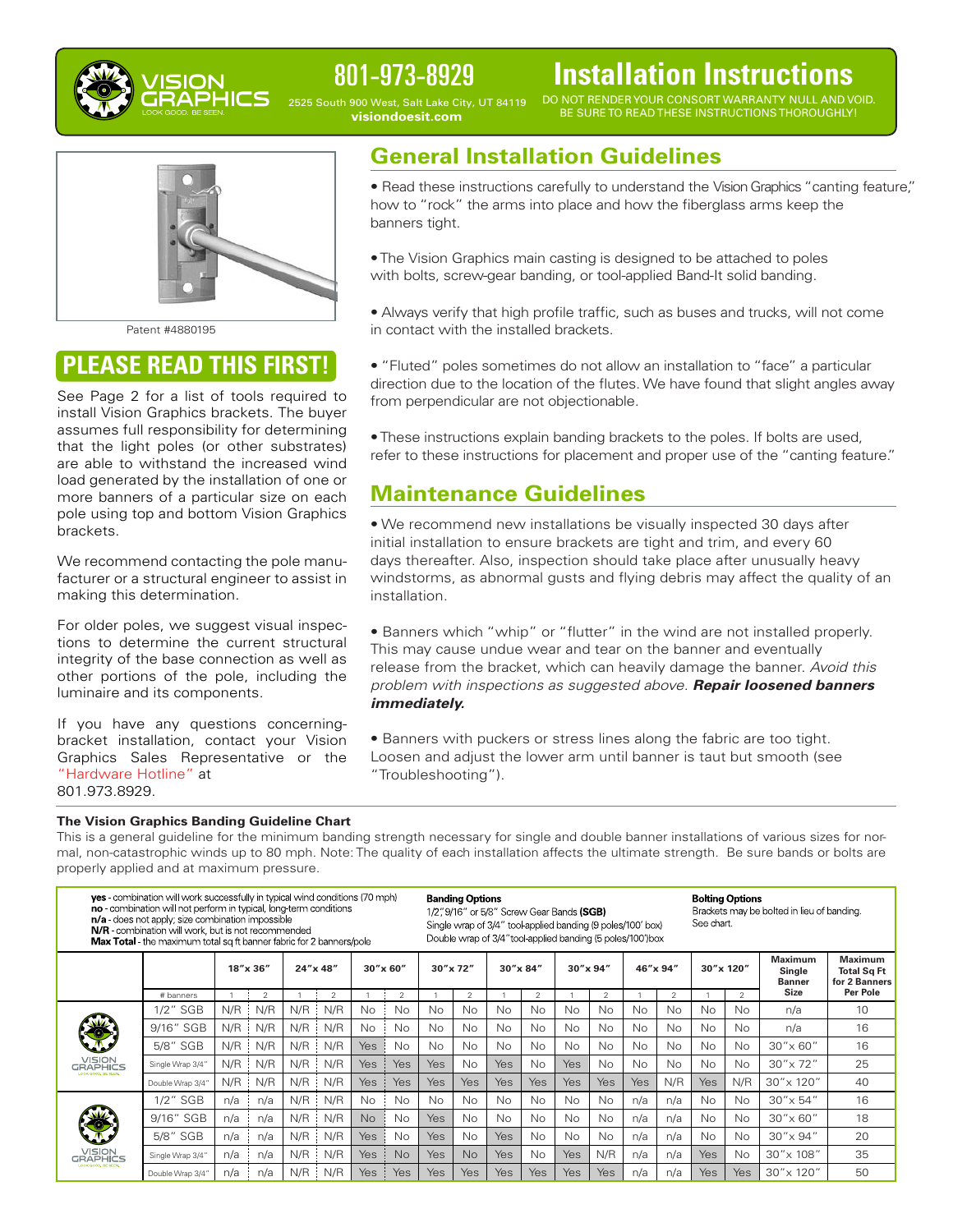

- A. Main Pole Casting
- B. Standard Arm/Arm Castings
- C. Premium Airow Rod
- D. Band-It Banding & Buckle
- E. Screw Gear Banding
- F. Band-It Tool
- G. Hitch Pin
- H. Hex/Allen Wrench
- I. 4 Dacromet® Set Screws
- J. Hammer
- K. Duct Tape L. Nylon Cable Ties
- M. Screwdriver/Powerdriver

# **Please Read Completely Before Beginning Installation!**

Start with the top banner bracket by mounting upper Main Casting(s) (A) first and complete all "top" procedures, including mounting the banner(s) and Nylon CableTies (L), before mounting lower casting(s).The upper castings must be mounted at a height that prevents any portion of the completed banner installation from being hit by vehicular traffic or pedestrians (see diagram right). You may use these instructions for both single and double banner per pole installations. First, inspect every pole to see if anything on the pole would wear against the banner fabric. Items to look for include signs and banding, flag pole holders, power or telephone lines or any other obstructions on the pole that might come into contact with the banner. Any object contacting a banner will eventually damage the banner, the object or both.

**2**



**1** Slide buckle onto Band-It (D) by feeding buckle onto band "teeth first" (see Band-It instructions included with tool). **<sup>1</sup> <sup>1</sup>**

> **2** Bend end of band under buckle about 2". You can use a hammer to crease band end down.

 Using Duct Tape (K), temporarily hold casting(s) in place against **3** utility pole at desired height. The word "TOP" on the Main Pole Casting (A) must be point up at ALL times for both Main Castings at both upper and lower locations.

 Double wrap Band-It completely around pole at both the top part **4** of the pole casting and the bottom part of the pole casting.

**5** Be sure you understand double wrapping before proceeding.

**6** Tighten the banding according to the instructions provided with the Band-It tool (F). Cut off excess banding with Band-It tool (F).

**7** Pound Band-It down over buckle and pound buckle tabs over banding to secure each double wrapped band in place. Remove the duct tape.

**8** Remove Hitch Pin (G) from Main Casting and install upper Arm Casting (B or C) so the "BANNER" points toward where the banner will be located. Position the Arm Castings in the center of the Main Casting - this will allow some minor length adjustment either up or down, should the banners require adjustment. Re-install Hitch Pin.

*Note: Vision Graphics Arms are "canted" to put the banner in tension. This means that without a banner installed the upper arms will angle up slightly and the bottom arms will angle down slightly. When the banner is properly installed, the installation will be taught and trim. The fiberglass will bend down at the top and up at the bottom to make the banner appear square and stretched. This allows the wind to be immediately transferred to the fiberglass for deflection.*

**9** Tighten the set screws (I) with the appropriate Allen Wrench (H). Power tools are recommended here as well, for a speedy installation.

10 Slide top banner hem over fiberglass arm, grommet side first. Grommet side is closest to the pole. Allow banner to unfurl. Place banner hem up to (or over) the Arm Casting. Either look is acceptable but we recommend each banner be installed the same way for best appearance.











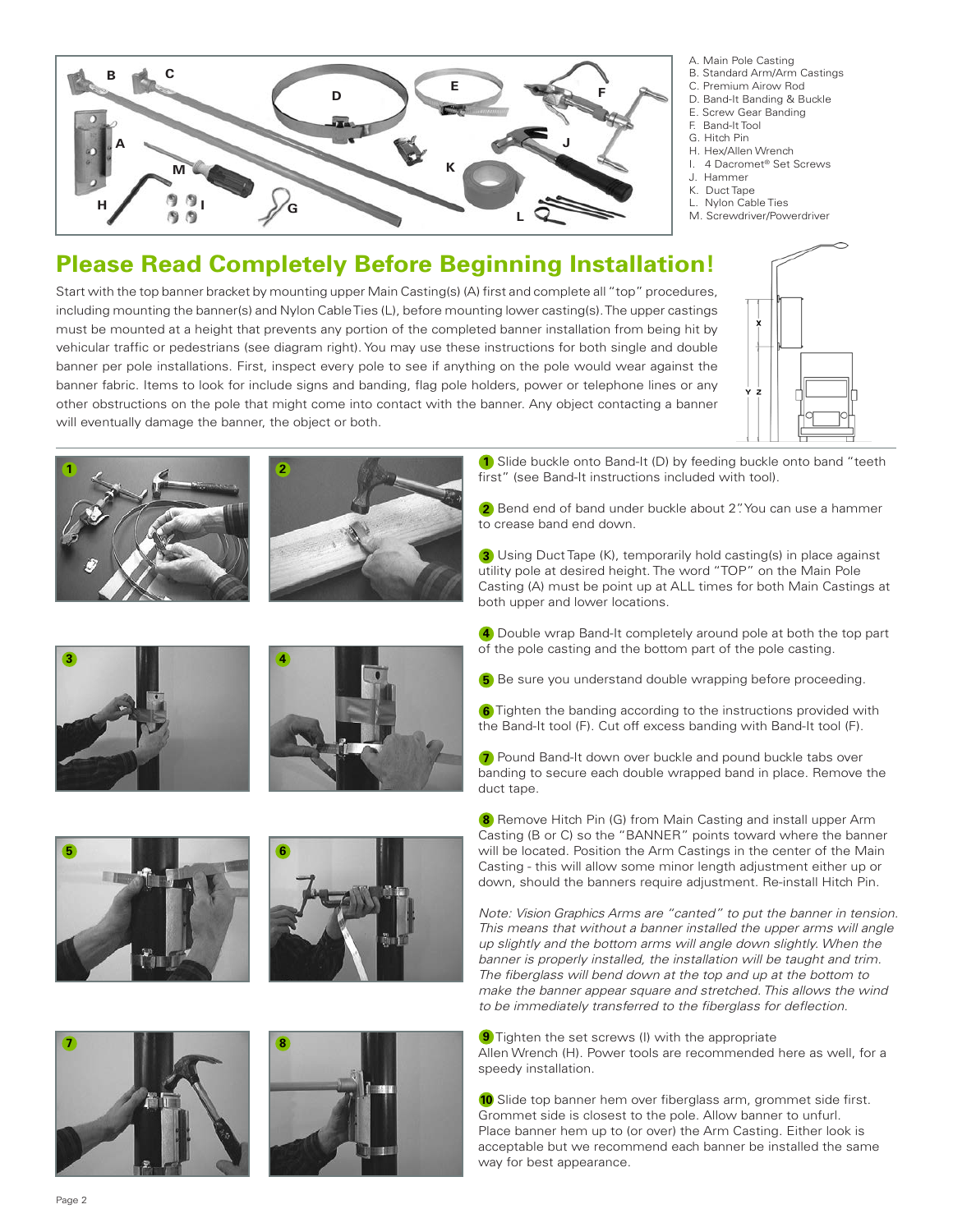



**10**

**13**















11 Slide second banner on opposite arm if mounting two banners per pole. Feed the Nylon cable Tie (L) [or 18 gauge or larger galvanized wire] through the banner grommet and through the "eye" hole in the Arm Casting. This attachment is required to prevent the banner from sliding off.

Top portion of installation is now finished. Now you are ready to install the bottom Main Castings.

12 Pull banner down to mark pole for location of bottom casting/arm assembly. Mount bottom casting so that lowest edge of casting is approximately 2 1/2" lower than the bottom edge of the banner.

Repeat steps 1 through 7 to mount lower Main Castings in place.

**13 14** Before putting Arm Castings into Main Castings, slide banner over the fiberglass arm. Important: see illustration on this page to understand how to slide arm casting into pole casting. When inserted correctly, bottom arms display a downward "cant" until banner is tightened between each arm. It will "bind up." See note in step #15 and illustrations at left for proper method. Be sure the banner arrows point towards the banner.

### **These next steps are very important! Please read carefully!**

#### **DO NOT USE EXCESSIVE FORCE ORTOOLS! IT IS NOT**

**NECESSARY** - Refer to illustration 15 to understand how to slide the Arm Casting into the Main Casting. Use a rocking action to position the Arm into place Rock the Arm Casting until it is as far down into the Main Casting as possible and banner is tight and trim. If the banner(s) appear "pigeon-toed" or "fanned out," please see **TROUBLESHOOTING**.

**ROCKINGTHE ARM INTO PLACE - VERY IMPORTANT!** Each **15**

bottom arm can be easily "rocked" into position - see illustrations. Rock the arm assembly in the casting slot by pushing down on the outer end of the fiberglass arm and at the same time pressing the top of the Arm Casting downward with a thumb. Keep rocking the arm until it is seated as far down as it will go and the banner is taut. The arm should remain in position to tighten the Dacromet Set Screws (l). Note: excessive hammering may damage the Casting and voids the Vision Graphics warranty.

Secure the bottom of the banner to Main Casting with a Nylon Cable Tie (L) [or 18 gauge or larger galvanized wire] through the banner grommet and through the "eye" hole in the Arm Casting. This attachment is required to prevent the banner from sliding off.

**CONGRATULATIONS!** The banner installation is complete! If the banners appear "pigeon-toed" or "fanned out," please see **TROUBLESHOOTING** below.



Illustration shows correct arm angle of finished installation

# **CANTED INWARD -WRONG**



**CANTED OUTWARD -WRONG** 

# **Troubleshooting**

**For Banner Installation and Maintenance**

#### **A) Are banners "pigeon-toed" or not square or perpendicular to pole?**

This indicates that either the upper or lower Arm Castings are not "seated" properly in the Main Castings. The pigeon-toed look can be fixed by spreading the upper and lower arms apart more. Either lower the bottom Arm Casting further into the Main Casting, or raise the upper Arm Casting further into the top Main Casting. IF there is not enough space in the Main Castings for this, either raise the upper Main Casting or lower the bottom Main Casting on the pole.